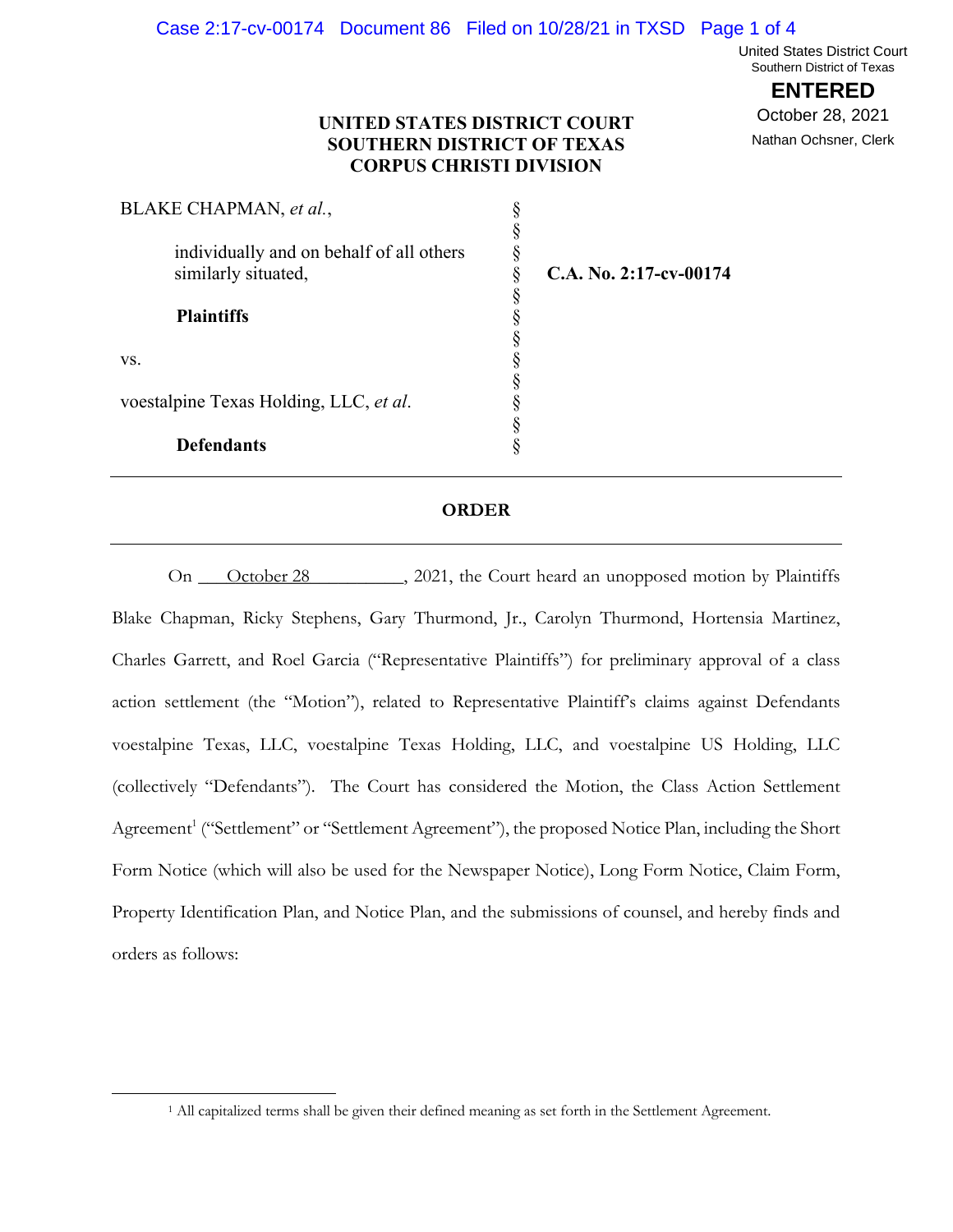## Case 2:17-cv-00174 Document 86 Filed on 10/28/21 in TXSD Page 2 of 4

1. The Court finds on a preliminary basis that the class settlement memorialized in the Settlement Agreement, filed with the Court, falls within the range of reasonableness and, therefore, preliminarily approves its terms as it meets the requirements for preliminary approval of a class action.

2. The Court conditionally certifies, for settlement purposes only, the following Class:

All Persons who Reside in the Class Area as of the date the Court enters the Preliminary Approval Order, or who formerly Resided within the Class Area<sup>2</sup> for a period of at least one (1) month during the Class Period, and had a legal right to occupy the Residence, through property ownership or residential lease agreement.

3. The Court finds that, for settlement purposes only, the requirements of Federal Rule of Civil Procedure 23(a), and Federal Rule of Civil Procedure 23(b)(3) are satisfied, with the exception of the manageability requirement of Rule 23(b)(3), which the Court need not address for purposes of settlement.

4. The Court appoints, for settlement purposes only, Blake Chapman, Ricky Stephens, Gary Thurmond, Jr., Carolyn Thurmond, Hortensia Martinez, Charles Garrett, and Roel Garcia as Representative Plaintiffs.

5. The Court appoints, for settlement purposes only, Anderson Alexander PLLC, Liles White, PLLC, and Frazer Law, PC as Class Counsel.

6. The Court appoints Postlethwaite & Netterville as the Claims Administrator.

7. The Court appoints Dan Balhoff (including members or representatives of his firm, Perry, Balhoff, Mengis & Burns, LLC, to whom he may delegate tasks) as Special Master, for the purpose of overseeing the settlement administration and allocating the Net Settlement Amount amongst the Class Members, according to the terms of the Agreement.

<sup>2</sup> The Class Area is set forth in Exhibit D to the Agreement.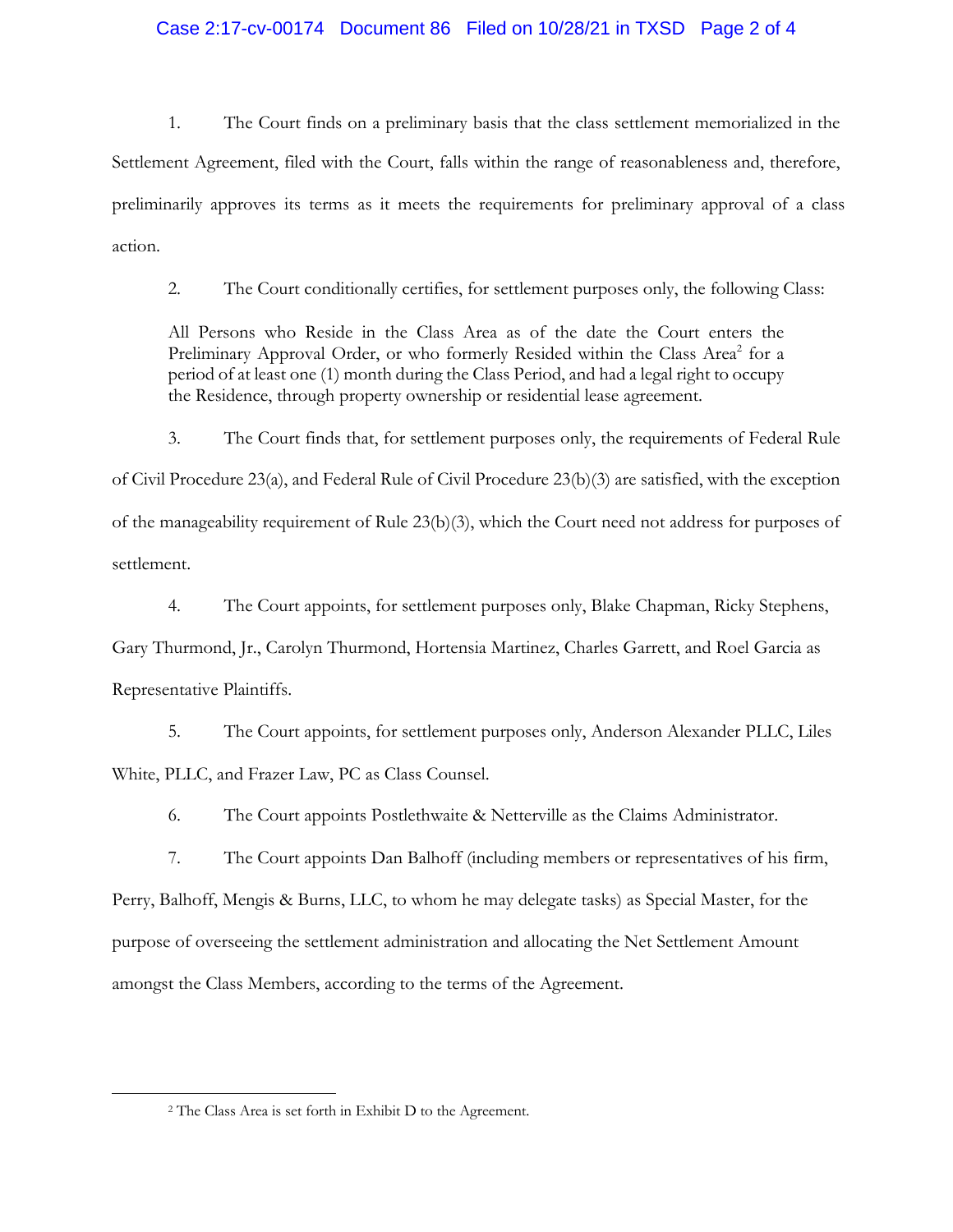### Case 2:17-cv-00174 Document 86 Filed on 10/28/21 in TXSD Page 3 of 4

8. The Court approves, as to form and content, the Notice Plan, including the Short Form Notice, Long Form Notice, Claim Form, and Property Identification Plan, attached to the Agreement as Exhibits A, B, C, and J. The Claims Administrator is ordered to disseminate the Notice Packet, containing the Short Form Notice, Claim Form, and pre-paid return envelope to all Residences/Persons identified in the Property Identification Plan. The Notice documents fairly and adequately describe the terms and effect of the Agreement and give adequate notice of Class Members' right to opt-out of, or object to, the Settlement.

9. The Claims Administrator is likewise ordered to post the Newspaper Notice in the Corpus Christi Caller Times according to the terms of the Agreement, and set up a settlement website and toll-free hotline for the use of the Class Members.

10. Each Class Member will have sixty (60) days after the date on which the Claims Administrator disseminates the Notice to submit a Claims Form to be entitled to receive a Settlement Sum, as described in the Settlement Agreement and the Notices.

11. Each Class Member (other than the Representative Plaintiffs) will have sixty (60) days after the date on which the Claims Administrator disseminates the Notice to submit a written request for exclusion (written opt-out request) from the Class, or to object to the Settlement, as described in the Settlement Agreement and the Notices.

12. The Parties are authorized to file the Settlement Distribution Plan under Seal in conjunction with their Motion for Final Approval of the Settlement. The Settlement Distribution Plan will contain the Settlement Sum each Participating Class Member will receive pursuant to the terms of the Settlement, and the Participating Class Members are entitled to privacy in their financial dealings.